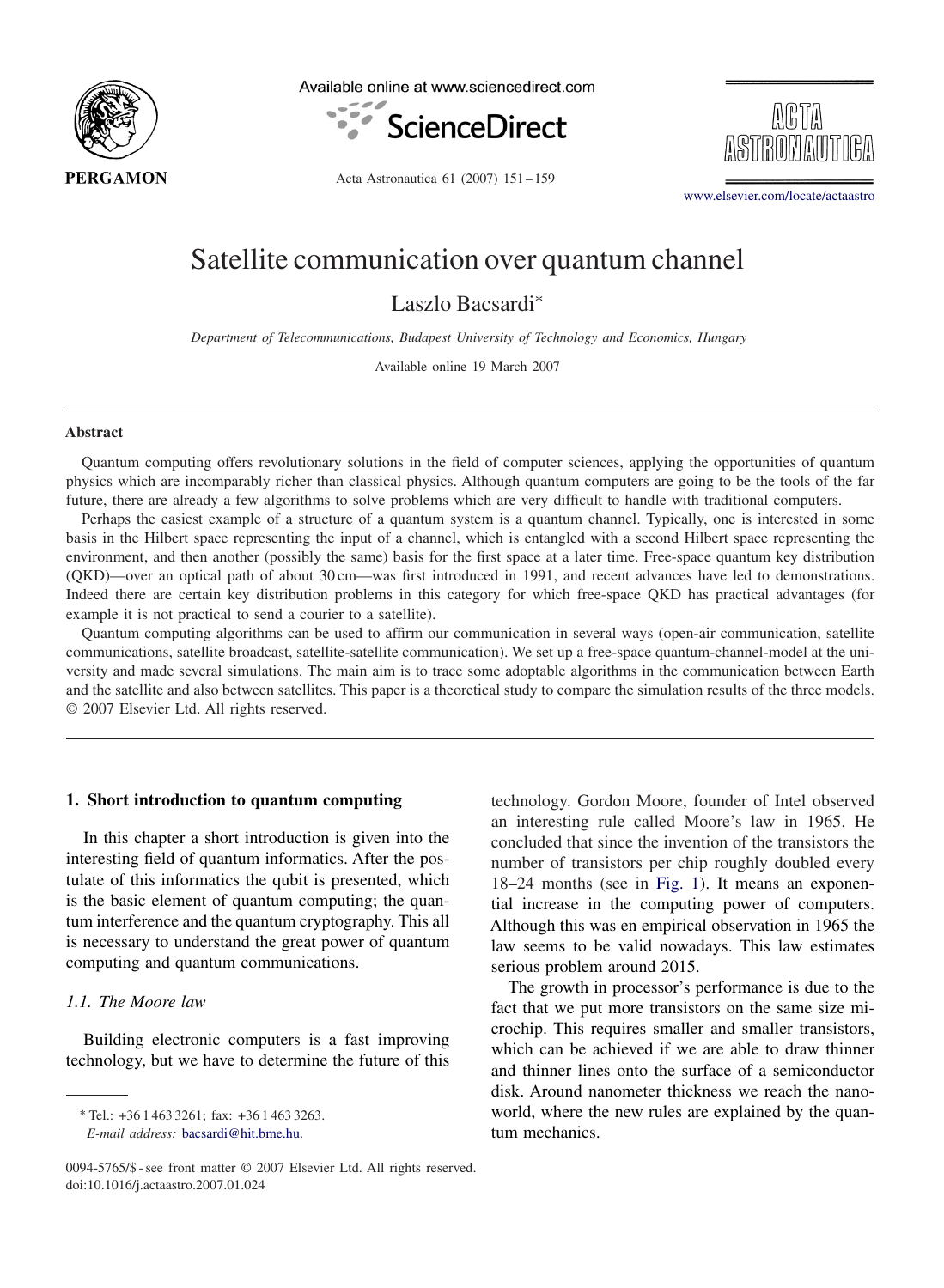<span id="page-1-0"></span>

Fig. 1. Representation of the Moore law. Horizontally the years, vertically the number of electrons per device are represented.

#### *1.2. The postulates*

The quantum computing is based on postulate of the quantum mechanics, let us summarize them.

*First postulate* (about state space): The actual state of any closed physical system can be described by means of a so-called state vector **v** having complex coefficients and unit length in a Hilbert space  $V$ , i.e. a complex linear vector space equipped with an inner product.

*Second postulate* (about evolution): The evolution of any closed physical system in time can be characterized by means of unitary transforms depending only on the starting and finishing time of evolution.

*Third postulate* (about measurement): Let X to be the possible results of the measurement. A quantum measurement can be described by means of a set of measurement operators:

$$
M = \{ \mathbf{M}_x \}, \ \ x \in X, \ \mathbf{M}_x \in \mathbf{H}.
$$

The operators should be satisfy the completeness relation:

$$
\sum_{x} \mathbf{M}_{x}^{\mathrm{T}} \mathbf{M}_{x} = \mathbf{I}.
$$

The probability of measuring  $m$  if the system is in state v can be calculated as

$$
p_x = \langle \varphi | \mathbf{M}_x^{\mathrm{T}} \mathbf{M}_x | \varphi \rangle.
$$

The state of system after measurement is the following:

 $\mathbf{M}_x | \varphi$  $\rangle$  $\frac{f(x+y)}{\sqrt{p_x}}$ .

*Fourth postulate* (about composite system): The state space of a composite physical system W can be

determined using the tensor product of the individual system  $W = V \otimes Y$ .

## *1.3. A basic element: the quantum bit*

In the classical information the smallest informationbearing unit is called a bit. Classical computer-use can do calculations on only one set of numbers at once. In digital computers, the voltage between the plates of a capacitor represents a bit of information: a charged capacitor denotes bit value 1 and an uncharged capacitor bit value 0. But one bit of information can be encoded using two different polarisations of light or two different electronic states of an atom. However, if we choose an atom as a physical bit then quantum mechanics tells us that apart from the two distinct electronic states the atom can be also prepared in a coherent superposition of the two states. This means that the atom is both in state 0 and state 1. Quantum computers use quantum states which can be in a superposition of many different numbers at once. The simplest quantum system can be described by means of a two-dimensional complex valued vector in a two-dimensional Hilbert space. We call it quantum bit, qubit or qbit (Fig. 2). A quantum computer manipulates qubits by executing a series of quantum gates, each being unitary transformation acting on a single qubit or pair of qubits [\[1\].](#page-8-0)

In applying these gates in succession, quantum computers can perform complicated unitary transformations to a set of qubits in some initial state. The qubits can then be measured with this measurement serving as the final computational result. This similarity in calculation between a classical and quantum computer affords that in theory, classical computers can accurately simulate quantum computers. The simulation of quantum computers on classical ones is a computationally



Fig. 2. The general representation of a qubit in a two-dimensional Hilbert-space.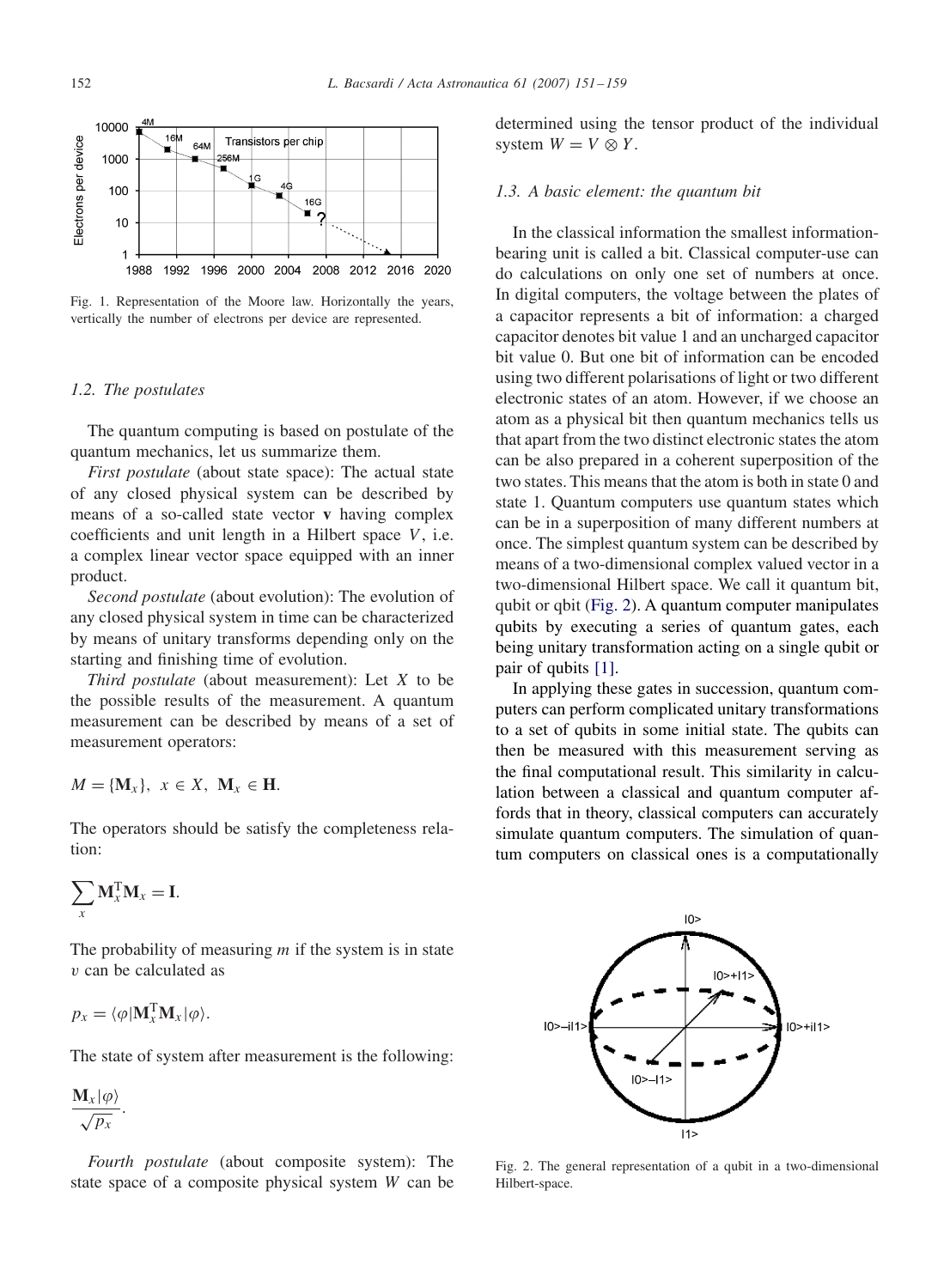difficult problem because the correlations among quantum bits are qualitatively different from correlations among classical bits, as first explained by John Bell [\[1\].](#page-8-0) For example: take a system of only a few hundred qubits, this exists in a Hilbert space of dimension ∼  $10^{90}$  that in simulation would require a classical computer to work with exponentially large matrixes (to perform calculations on each individual state, which is also represented as a matrix), meaning it would take an exponentially longer time than even with a primitive quantum computer.

The simplest quantum system is a half-state of the two-level spin. Its basic states, spin-down  $|\downarrow\rangle$  and spinup  $|\uparrow\rangle$ , may be relabelled to represent binary zero and one, i.e.  $|0\rangle$  and  $|1\rangle$ , respectively. The state of such a single particle is described by the following wave function:

 $\Psi = \alpha |0\rangle + \beta |1\rangle.$ 

The squares of the complex coefficients— $|\alpha|^2$  and  $|\beta|^2$ —represent the probabilities for finding the particle in the corresponding states.

Generalizing this statement to a set of **k** spin- $\frac{1}{2}$  particles we find that there are now  $2^k$  basis states (quantum mechanical vectors that span a Hilbert space) which equals telling that there are  $2^k$  possible bit-strings of length **k**.

However, observing the system would cause it to collapse into a single quantum state corresponding to a single answer—a single list of 500 1s and 0s—as dictated by the measurement axiom of quantum mechanics. The reason for this is an exciting result derived from the massive quantum parallelism achieved through superposition, which would be the equivalent of performing the same operation on a classical super-computer with  $\sim 10^{150}$  separate processors.

## *1.4. An interesting experiment*

This is an elementary experiment to introduce and understand quantum informatics. In this experiment the photon first encounters a half-silvered mirror, then a fully silvered mirror, and finally another half-silvered mirror before reaching a detector, where each halfsilvered mirror introduces the probability of the photon travelling down one path or the other (Fig. 3).

Once a photon strikes the mirror along either of the two paths after the first beam splitter, one might presume that the photon will reach the two detectors A (the top one) and B (the right one) with equal probability.



Fig. 3. Arrangement of an experiment for quantum-interference with two full and two half-silvered mirrors. On the top and right side can be the detectors, on the left side the source founded. This experiment is showing that a qubit can exist simultaneously as both 0 and 1.

However, experiments show that in reality this arrangement causes all collisions at detector A and none at detector B. The only conceivable conclusion is that the photon somehow travelled both paths simultaneously creating interference at the point of intersection that destroyed the possibility for the signal to reach detector B.

This is known as quantum interference and results from the superposition of the possible photon states or potential paths. So although only a single photon is emitted, it appears as though an identical photon exists and only detectable by the interference it causes with the original photon when their paths come together again.

If, for example, either of the paths is blocked with an absorbing screen, detector B registers hits again, just as in the first experiment. This unique characteristic, among others, makes the current research in quantum computing not merely a continuation of today's idea of a computer, but rather an entirely new branch of thought.

## *1.5. Quantum applications*

One of the most gripping application of a quantum computer capable of implementing this algorithm lies in the field of encryption, where RSA—a common encryption algorithm, described in 1977 by Ron Rivest, Adi Shamir and Len Adleman at MIT; the letters RSA are the initials of their surnames—relies heavily on the difficulty of factoring very large composite numbers into primes. A computer which can do this easily is naturally of great interest to numerous government agencies that use RSA—previously considered to be 'uncrackable'—and anyone interested in electronic and financial privacy.

Generally cryptography allows two parties (named 'Alice' and 'Bob') to render their communications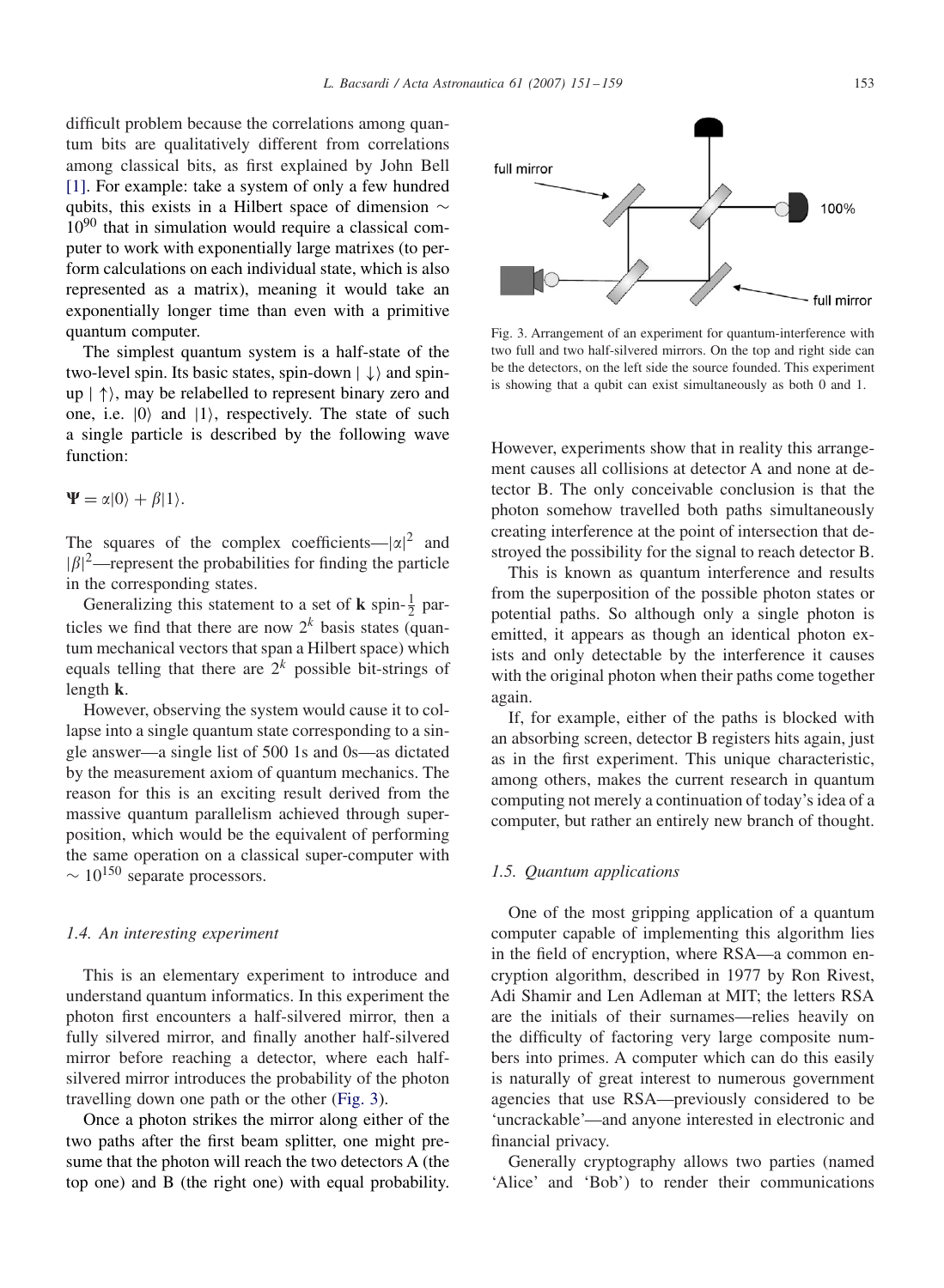illegible to a third party (named 'Eve'), provided they both possess a secret random bit sequence, known as a cryptographic key, which is required as an initial parameter in their encryption devices. Secure key distribution is then essential; Eve must not be able to obtain even partial knowledge of the key. Key distribution using a secure channel (named 'trusted couriers') is effective but cumbersome in practice, potentially vulnerable to insider betrayal and may not even be feasible in some applications.

Encryption is only one application of quantum computers. In addition, Shor, a pioneer researcher of quantum computing, has put together a toolbox of mathematical operations that can only be performed on a quantum computer, many of which he used in his factorization algorithm [\[1\].](#page-8-0) Furthermore, Feynman asserted that a quantum computer could function as a kind of simulator for quantum physics, potentially opening the doors to many discoveries in the field. Nowadays the power and capability of a quantum computer is primarily theoretical speculation; the advent of the first fully functional quantum computer will undoubtedly bring many new and exciting applications [\[1\].](#page-8-0)

## **2. The model of free-space quantum channel**

This chapter presents a general model of a quantum channel, introducing the quantum key distribution (QKD) and the free-space quantum channel.

## *2.1. General model of quantum channel*

Perhaps the simplest example of a structure involving multiple times histories of a quantum system is a quantum channel (Fig. 4). Typically, one is interesting in some basis for the Hilbert space representing the input of a channel, which is tensored to a second Hilbert space representing the environment, and then another



Fig. 4. General model of quantum channel. On the left side are the input variables (environment and the source), on the right side is the drain and the changed environment.

(possibly the same) basis for the first space at a later time.

Any device taking classical or quantum systems of a certain type as input and (possibly different) classical or quantum systems as output may be referred to as a 'channel' [\[2\].](#page-8-0) Mathematically a channel is represented by mapping input states to output states or, dually, output observables to input observables. For many questions in quantum information theory it is crucial to characterize precisely the set of maps describing 'possible' devices. One way to characterize the possible channels is 'constructive'. That is, we allow just those channels, which can be built from the basic operations of tensoring with a second system in a specified state, unitary transformation, and reduction to a subsystem [\[3\].](#page-8-0)

The noise appearing in the channel is the result of the interlocking with the environment, which is the adverse consequences of quantum communication, and causes problems in building such quantum applications.

## *2.2. Quantum key distribution*

Quantum cryptography was introduced in the mid-1980s as a new method for generating the shared, secret random number sequences, known as cryptographic keys that are used in cryptosystems to provide communications security. The appeal of quantum cryptography is that its security is based on laws of nature, in contrast to existing methods of key distribution that derive their security from the perceived intractability of certain problems in number theory, or from the physical security of the distribution process. Since the introduction of quantum cryptography, several groups have demonstrated quantum communications and QKD over multikilometer distances of optical fibre [\[4\].](#page-8-0)

QKD is a promising approach to the ancient problem of protecting sensitive communications from the enemy. QKD is not in itself a method of enciphering information: it is instead a means of arranging that separated parties may share a completely secret, random sequence of symbols to be used as a key for the purpose of enciphering a message.

#### *2.3. Free-space quantum channel*

From 1991, when the free-space QKD was first introduced over an optical path of about 30 cm several demonstrations (indoor optical paths of 205 m and outdoor optical paths of 75 m) increased the utility of QKD by extending it to line-of-site laser communications systems. There are certain key distribution problems in this category for which free-space QKD would have definite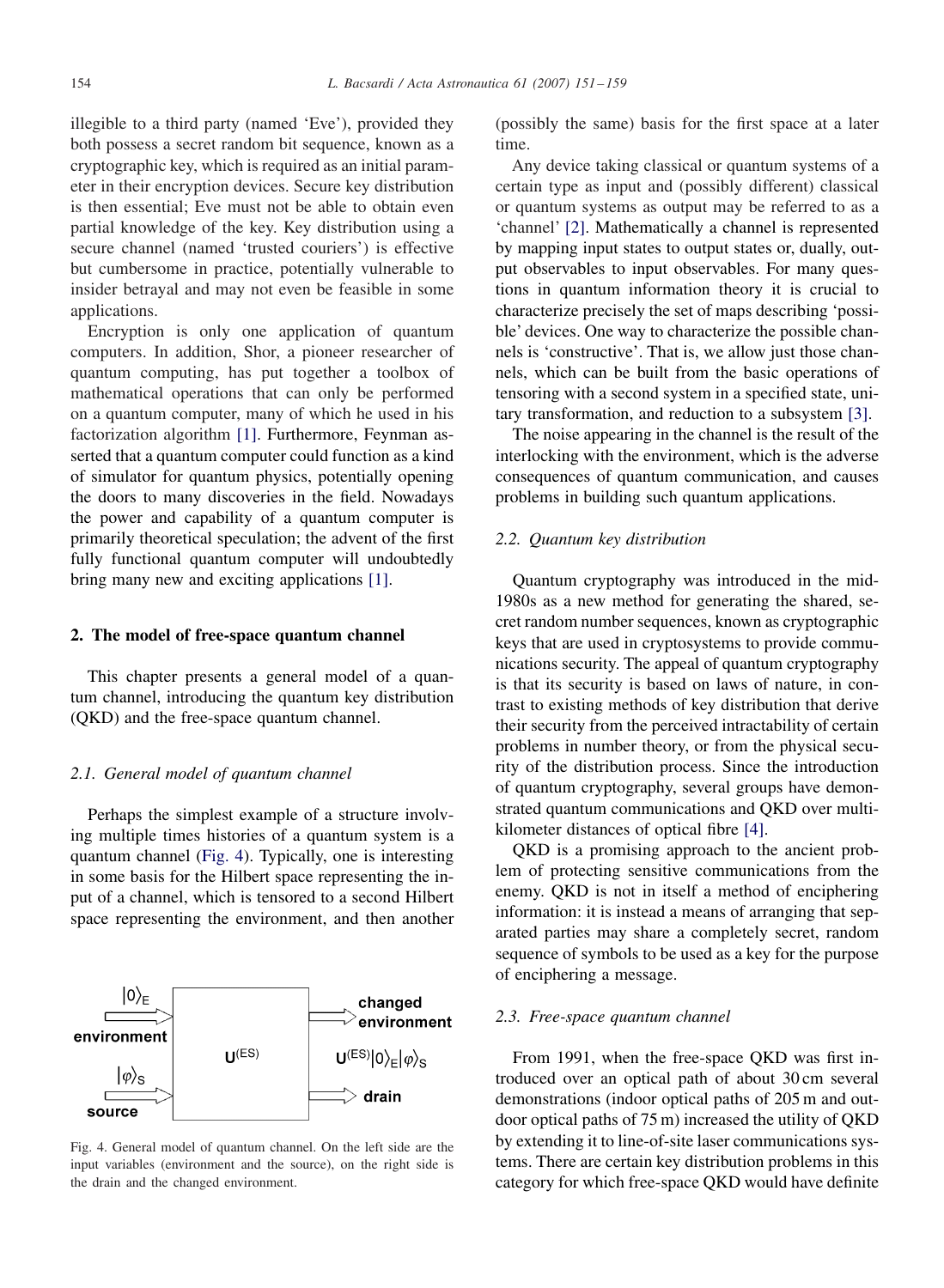practical advantages (as for example, it is impractical to send a courier to a satellite).

In 1998 a research group at Los Alamos National Laboratory, New Mexico, USA developed a free-space QKD over outdoor optical paths of up to 950 m under night-time conditions [\[4\].](#page-8-0) Four years later, in 2002 the same laboratory have demonstrated that free-space QKD is possible in daylight or at night, protected against intercept/resend, beamsplitting and unambiguous state discrimination (USD) eavesdropping, and even photon number splitting (PNS) eavesdropping at night, over a 10 km, 1-airmass path, which is representative of potential ground-to-ground applications and is several times longer than any previously reported results. Their system provided cryptographic quality secret key transfer with a number of secret bits per one second quantums. This research published in their report is as follows: 'we believe that the methodology that we have developed for relating the overall system performance to instrumental and quantum channel properties may also be applicable to other QKD systems, including optical fiber based ones' [\[5\].](#page-8-0)

# **3. Telecommunication over quantum channel**

In this chapter we examine how can we use the freespace quantum channel in the future year's telecommunication.

At first we should know a bit about the earth-satellite communication. If we would like to detect a single QKD photon, it is necessary to know when it will arrive. The photon arrival time can be communicated to the receiver by using a bright precursor reference pulse. Received bright pulses allow the receiver to set a 1-ns time window within which to look for the QKD-photon. This short time window reduces background photon counts dramatically, and the background can be further reduced by using narrow bandwidth filters.

According to Buttler's report, the atmospheric turbulence impacts the rate at which QKD photons would be received at a satellite from a ground station transmitter. Assuming 30-cm diameter optics at both the transmitter and the satellite receiver, the diffraction-limited spot size would be 1.2-m diameter at a 300-km altitude satellite.

Errors would arise from background photons collected at the satellite. The background rate depend on full or new moon: the error rate will be dominated by background photons during full moon periods and by detector noise during a new moon.

Because the optical influence of turbulence is dominated by the lowest 2 km of the atmosphere, the results show 'that QKD between a ground station and a lowearth orbit satellite should be possible on night-time orbits and possibly even in full daylight. During the several minutes that a satellite would be in view of the ground station there would be adequate time to generate tens of thousands of raw key bits, from which a shorter error-free key stream of several thousand bits would be produced after error correction and privacy amplification [\[4\].](#page-8-0)

At present, quantum computers and quantum information technology remains in its pioneering stage. Error correction has made promising progress to date, nearing a point now where we may have the tools required to build a computer robust enough to adequately withstand the effects of decoherence. Quantum hardware, on the other hand, remains an emerging field, but the work done thus far suggests that it will only be a matter of time before having devices large enough to test quantum algorithms. Thereby, quantum computers will emerge as the superior computational devices at the very least, and perhaps one day make today's modern computer obsolete. Quantum computation has its origins in highly specialized fields of theoretical physics, but its future undoubtedly lies in its profound effect.

In my point of view the quantum computing algorithms can be use to affirm our communication in following four ways [\[6\]:](#page-8-0)

- 1. Open-air communication (horizontal telecommunication, below 100 km, instead of optical cable, using the twisted surface of Earth).
- 2. Satellite communications (between 300 and 800 km altitude, signal encoding and decoding). Quantum error correction allows quantum computation in noisy environment. Quantum computation of any length can be created as accurate as desired, as long as the noise is below a certain threshold, e.g.  $P < 10^{-4}$ .
- 3. Satellite broadcast (our broadcast satellite orbit at 36,000 km, using 27 MHz signal) [\[7\].](#page-8-0) In quadrature phase shift keying (QPSK) every symbol contains two bits, this is why the bit speed is 55 Mbs. Half the bits is for error-coding, in the best case we only have 38 Mbs, but in common solutions there is only 27–28 Mbs, in which 5–6 TV-channels can be stored with a bandwidth of 2–5 Mbs each. The quantum algorithms can prove the effective bandwidth to fill better the brand as in the traditional case.
- 4. Satellite-satellite communication (between broadcast or others satellite, using free-space, for signal coding and encoding, super density coding etc.).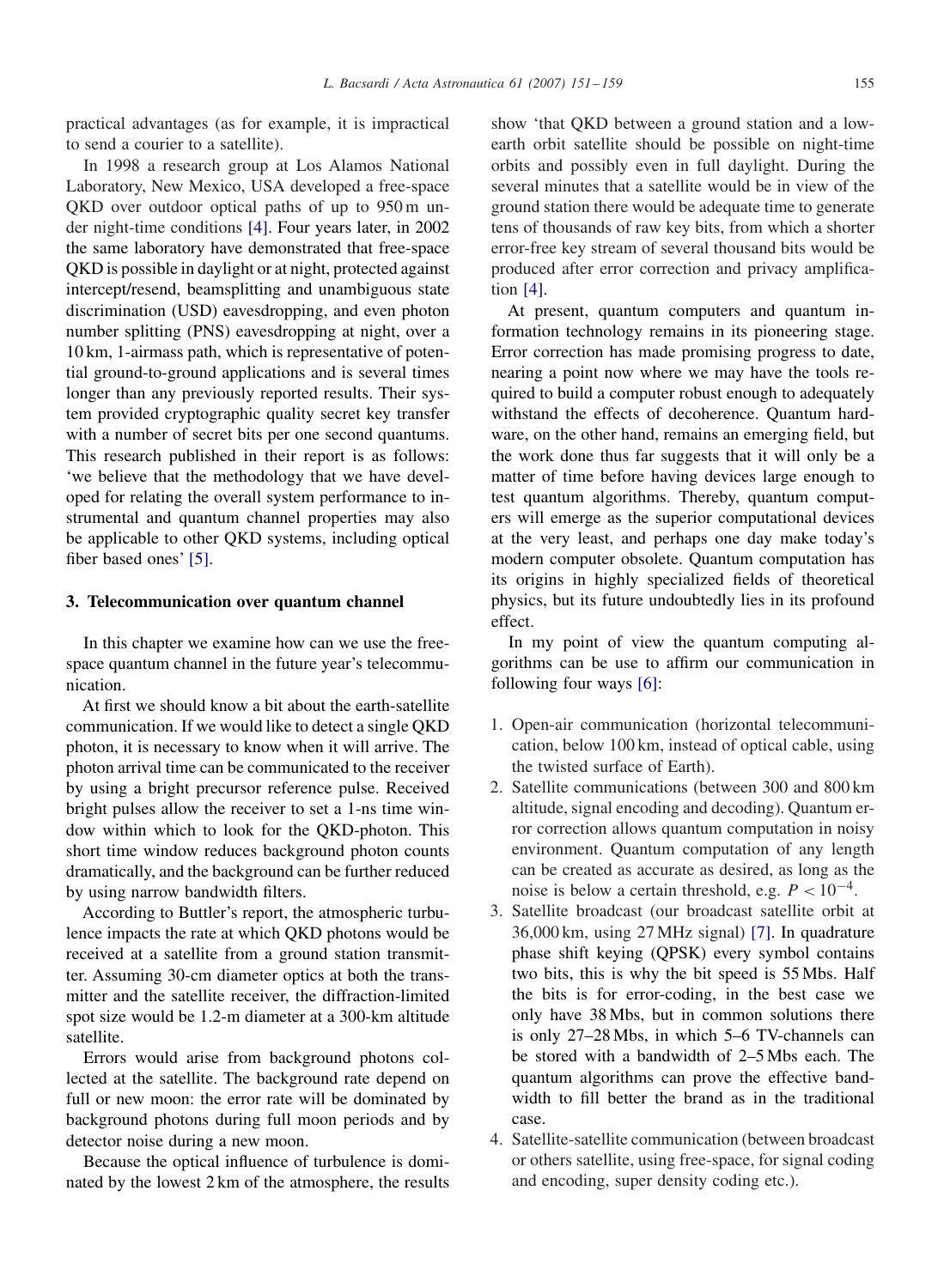# **4. Simulating communication over a quantum channel**

A three-type simulation model is reviewed in this chapter, with a detailed description and simulation results, and some plans for the future.

# *4.1. Simulation model*

We hope that the free-space quantum channel will be an important part of our communication, this is why we are studying the free-space quantum channel at Budapest University of Technology and Economics, Faculty of Electrical Engineering and Informatics, Department of Telecommunications. As computer engineers our project is to study and understand this type of channel and to set up a working model. The supervisor of the program is Dr. Sandor Imre [\[6\].](#page-8-0)

We set up our quantum channel model in the following three ways:

- 1. Distance-independent model (infinite channel with a source and a drain).
- 2. Linear model (linear parameter for noise).
- 3. Fractional distances model (different items have their own noise-parameters).

In each case we started by examining the bit error rate (BER) on the empty channel, in second phase we attacked the channel, last we tried to find different methods to protect the channel.

In the third case (the distance exists fractional) the distances are divided into three items:

- 1. 0–20 km: bottom layer of atmosphere.
- 2. 20–1000 km: top layer of atmosphere.
- 3. 1000–36,000 km: space.

Firstly, each of this items is characterised by a constant noise-parameter depending on different physically parameters, like probability of turbulence, of cloudy or rainy weather etc. These parameters are increasing by function of the distance simulating the real environment. These noise-parameters will be refined by comparing our results with effective physical measures from around the world.

#### *4.2. Description of the simulated model*

In our channel overview the third party named Eve (the eavesdropper) can step between the two communi-



Fig. 5. Overview of simulated channel. Some elements between Alice (source) and Bob (drain) can be dropped out.

cation party, named Alice and Bob, as can be seen in the Fig. 5.

First of all we simulated the Bennett–Brassard 1984 (BB84) QKD protocol, which is the simplest quantum key distribution protocol. Shor and Preskill already proved concisely the unconditional security of this protocol [\[8\].](#page-8-0)

We had to find the BER of the empty channel, to be able to calculate with it furthermore. After we simulated a successful QKD with BB84 and we built a more complicated channel.

## *4.3. Simulation results*

The first version simulator-program was written in Microsoft C++ language, the second in Microsoft.NET language to make it more comfortable and easier to design. The name of the beta-version- program is Quantum Circuit, written by Attila Pereszlenyi. Although we are able to handle different gates which allow to use other than the BB84 algorithm, most of simulation were made with this protocol, which is a significant element of the quantum cryptography.

The first step was the calibration of the simulatingmodel, examining the independent, depolarizing errors in a channel, to determine the minimum number of required bits (one of the results showed in [Fig. 6\)](#page-6-0).

We determined the necessity of at least 1000 bits. In the second step we carried the BB84 into execution, with different type of noise-parameters and different number of bits. The simulation results for parameters  $X = 0.1$ ,  $Y = 0.2$ , and  $Z = 0.3$  (three different directions, the value is the error probability) with different number of bits is shown in [Fig. 7.](#page-6-0) This is a good type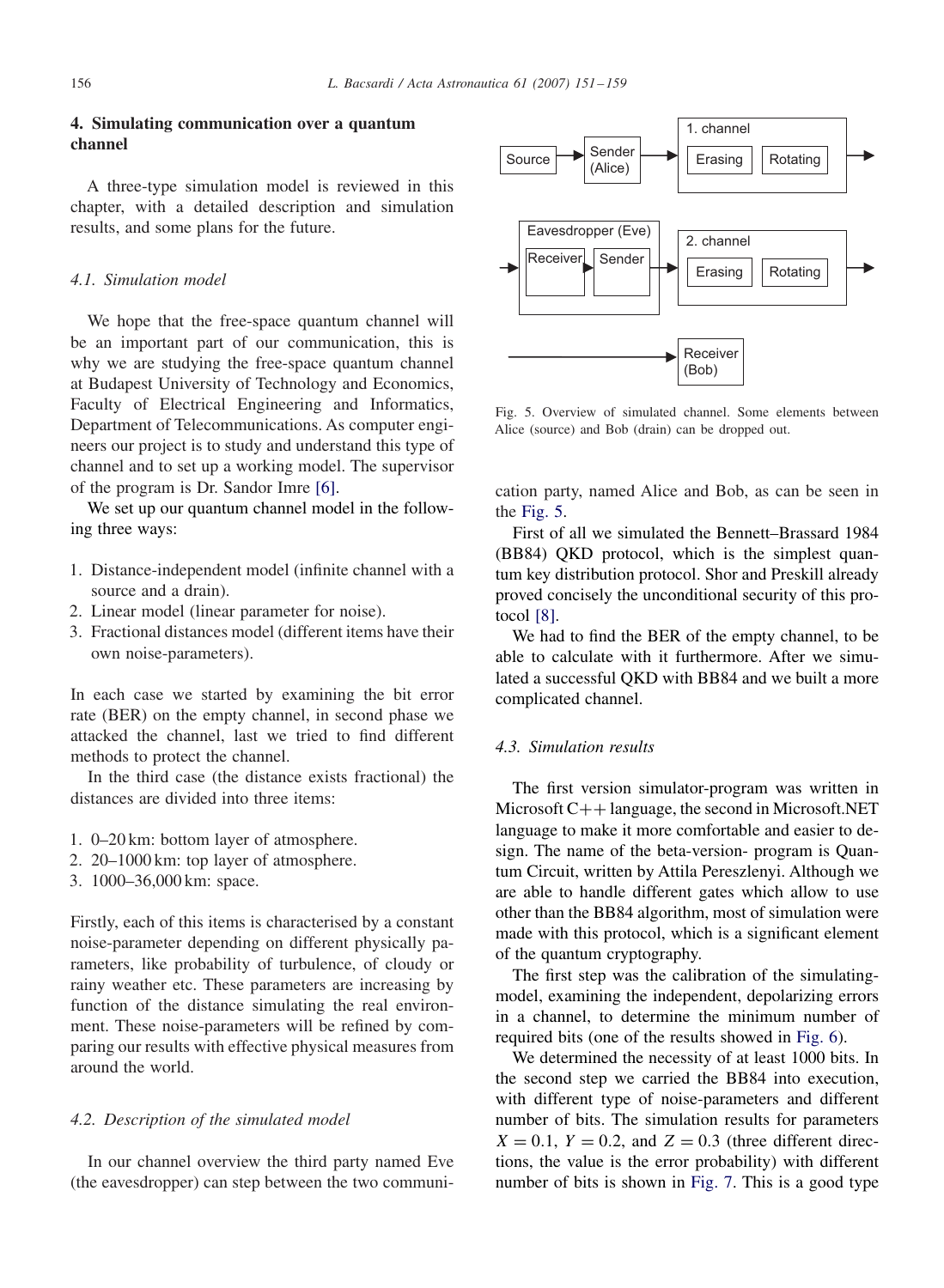<span id="page-6-0"></span>

Fig. 6. Simulated channel, horizontally the number of bits, vertically the BER is represented. The chart is a special field-diagram.



Fig. 7. Independent, depolarizing errors at BB84-simulated channel. Horizontal is the number of bits (10,000, 1000, 100), vertical the percentages (in the first case the same basic-states, in the second the BER).

of channel, because the error-rate is lower with less of bits.

In the third step I examined different noiseparameters of more than 20 different theoreticalchannels.

In [Fig. 8](#page-7-0) a summary chart shows 10 different type of channel. The main-parameters for this simulationsummary are represented in [Table 1.](#page-7-0)

The figures proves the need of a accurate selection of channel–noise-parameter. The sixth type of channel seems to be to have the best properties.

#### *4.4. Future plans*

This is just one step on the way to reach our object, to simulate a real free space quantum channel. The main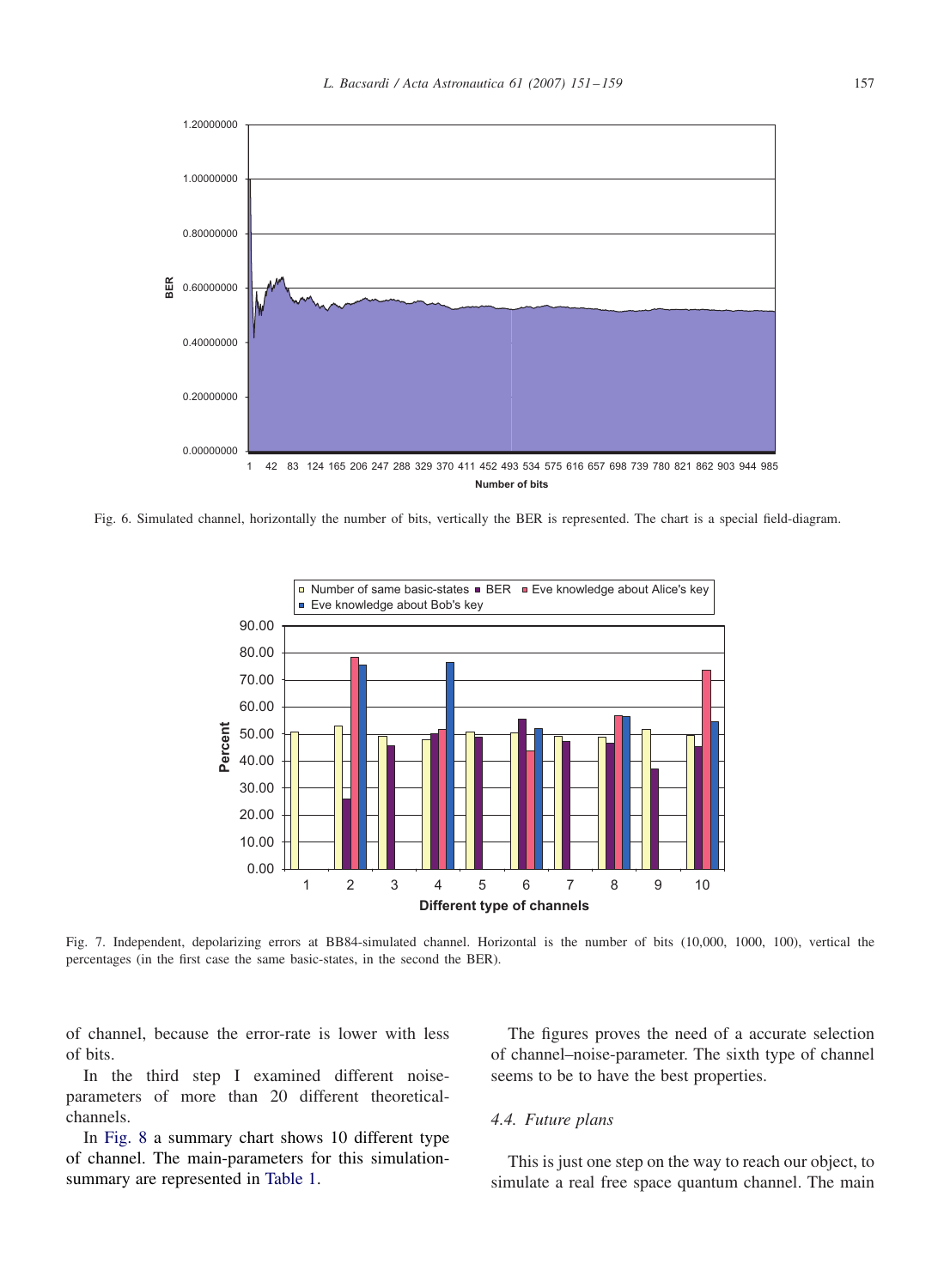<span id="page-7-0"></span>

Fig. 8. Summary diagram with 10 different type of channels, source-length 1000 bit. The different values: number of same basic-states, BER, Eve knowledge about Alice's key, Eve knowledge about Bob's key.

aims that should be achieved in quantum communication are the followings:

- 1. production of single quantum bits (e.g photons),
- 2. amplification of the quantum-based signal, and
- 3. solution of the one-to-many communication (broadcast).

In the field of free space channel the aims are the following (most of them are physical problems):

- 1. minimizing the disturbing influence of atmosphere,
- 2. increasing the free-space distance of the quantum channel, and
- 3. building respective receivers and senders for the freespace quantum communications.

There is a lot of work to be done with the simulation model as well. At first we should find a correct noise parameter to describe the different type of atmosphere (setting the parameter should be based on the American team's report or measurement from the other's team or ITU-recommendations).

Eve's attendance raises some issues. The main question is whether there exists a method or equipment to discover and/or eliminate Eve's presence in the communication. The examination of the satellite communication with quantum informatics algorithms seems to be only valid within this step. The programs used for the simulations allow to simulate optional quantumnetworks and quantum channels.

In the not so distant future I would like to realise other protocols than BB84 for better simulation of the broadcast and the data transmission, because in this case other type of bitstream are used.

These are only the first steps, I hope to continue studying this type of communication in the next years.

## **5. Summary**

Quantum communications is one of the promising new fields of the new millennium. Quantum mechanics forces us to redefine the notions of information, information processing and computational complexity. More and more people are becoming interested in the quantum computing and not only physicists or mathematicians but also engineers.

We hope that in the next years algorithms based on quantum computing will appear in more technologies as they do now. The field of satellite communications

Table 1 Different type of simulated channels

| No. | Channel description                                                                                                                                                        |
|-----|----------------------------------------------------------------------------------------------------------------------------------------------------------------------------|
| 1.  | Noiseless channel                                                                                                                                                          |
| 2.  | Noiseless channel, attendance of Eve                                                                                                                                       |
| 3.  | In the first part noise channel (parameters $X = 25\%$ , $Y = 25\%$ , and $Z = 25\%$ ), in the second<br>part noiseless channel                                            |
| 4.  | In the first part noise channel (parameters $X = 25\%$ , $Y = 25\%$ , and $Z = 25\%$ ) in the second<br>part noiseless channel, attendance of Eve                          |
| 5.  | In both parts noise channel (parameters $X = 25\%$ , $Y = 25\%$ , and $Z = 25\%$ )                                                                                         |
| 6.  | In both parts noise channel (parameters $X = 25\%$ , $Y = 25\%$ , and $Z = 25\%$ ), attendance of Eve                                                                      |
| 7.  | In both parts noise channel (parameters $X = 10\%$ , $Y = 20\%$ , and $Z = 25\%$ )                                                                                         |
| 8.  | In both parts noise channel (parameters $X = 10\%$ , $Y = 20\%$ , and $Z = 25\%$ ), attendance of Eve                                                                      |
| 9.  | In the first part rotating channel (with probability $(0.2)$ ), in the second noise channel (param-<br>eters $X = 10\%$ , $Y = 20\%$ , and $Z = 25\%$                      |
| 10. | In the first part rotating channel (with probability $(0.2)$ ), in the second noise channel (param-<br>eters $X = 10\%$ , $Y = 20\%$ , and $Z = 25\%$ ), attendance of Eve |